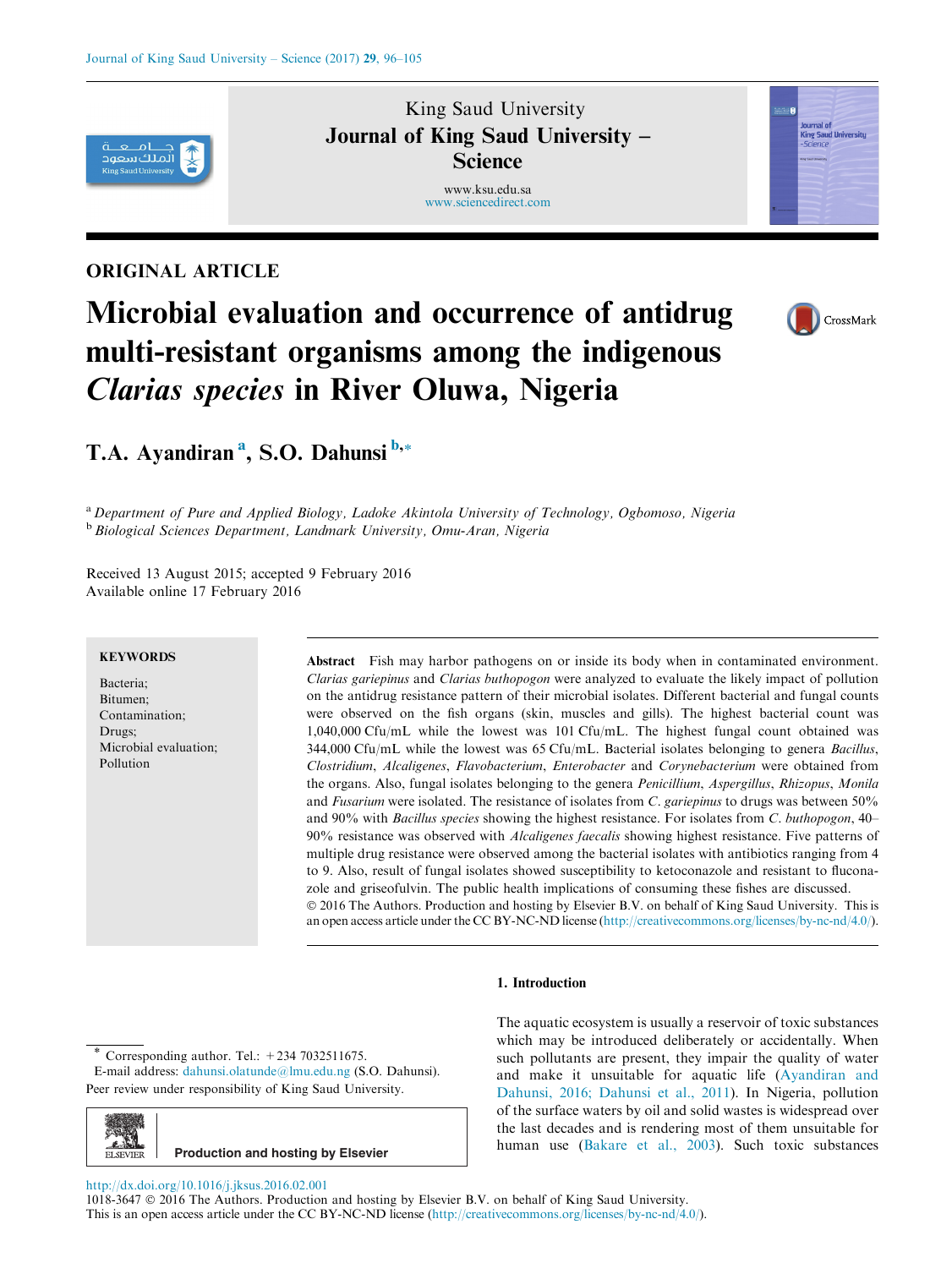discharged into water bodies are not only accumulated through the food chain ([Dahunsi et al., 2012a](#page-8-0)), but may also either limit the number of species or lead to high microbial load being formed [\(Okafor, 1985](#page-9-0)). It is known that contamination of a particular water body can always be linked to industrial processes or sewage/effluent disposal as reported [\(Sathware et al., 2007\)](#page-9-0).

In the past, it was thought that fish in open waters (marine and fresh) were generally safe due to lack or paucity of epidemiological evidence of fish-borne diseases. However, recent reports from studies in the areas of environmental pollution, fish and water preservation/management suggest otherwise [\(Obasohan et al., 2010\)](#page-9-0). Fish are usually found at the top of the food chain and as such can accumulate large quantities of pollutants in their muscle and organs ([Dahunsi et al.,](#page-8-0) [2012b](#page-8-0)). Pathogenic microbes are known to cause many diseases in both wild and cultured fish and they may range from primary to opportunistic pathogens ([Inglis et al., 1994\)](#page-9-0). Fish may also harbor pathogens on or inside its body after exposure to contaminated water or food but the study of diseases of fish is hindered by the lack of knowledge of numerous interactions existing between pathogens and their fish hosts ([Nyaku et al.,](#page-9-0) [2007](#page-9-0)). Several researchers have reported the isolation of bacteria belonging to different genera from fish in different polluted water bodies [\(Adewoye and Lateef, 2004; Al-Harbi, 2003;](#page-8-0) [Hamed et al., 2013; Kolawole et al., 2011\)](#page-8-0).

Bacterial resistance in the environment is a growing phenomenon among environmentalists and several reports have failed to establish a reliable relationship between anthropogenic activities and antibiotic resistance in bacteria as many believe that resistance elements are naturally innate in the microbial genome ([Baltz, 2008; Brown and Balkwill, 2009;](#page-8-0) [Bhullar et al., 2012; Cox and Wright, 2013; D'Costa et al.,](#page-8-0) [2011; Thaller et al., 2010; Toth et al., 2010; Wright, 2007,](#page-8-0) [2010](#page-8-0)). However, other reports have documented increased antibiotic resistance in bacteria and also established tangible relationship between the transfer of resistance elements and anthropogenic activities [\(Ayandiran et al., 2014; Bhullar](#page-8-0) [et al., 2012; Knapp et al., 2010](#page-8-0)). To this effect, bacterial resistance to antibiotics has been considered a global public health menace. Besides the human health risks posed by the presence of antibiotic resistant organisms (bacteria and fungi) in the environment, and the unwanted presence of antibiotics in water bodies, concern for the ecological fate and environmental risk of antibiotics in the aquatic environment is on the increase Kümmerer, 2009.

Ondo State constitutes an economically significant part of South-Western Nigeria and has one of the largest fresh and coastal water areas in the country ([Ayandiran and Dahunsi,](#page-8-0) [2016](#page-8-0)). It is located in the coordinates  $6^{\circ}35'19N$ ,  $4^{\circ}50'3E$  and altitude 61 m. This is where bitumen was first spotted in Nigeria in 1910 and two bitumen observatory wells were dug in the State in the 60 s during the early explorative activity of Nigerian natural bitumen. The seepage of the bitumen material exists especially during the dry season when temperature is above  $37^{\circ}$ C during which it occurs as a free flowing liquid. Oluwa is a major river of economic, agricultural and environmental significance flowing through many communities within the State. The major pollutant of the river is bitumen runoff [\(Olajire et al., 2007](#page-9-0)) besides other domestic and agricultural activities carried out along it course and from its many tributaries thereby contributing to its pollution.

Clarias species constitutes the major fauna population of River Oluwa ([Ayandiran and Dahunsi, 2016\)](#page-8-0), and is usually found in abundance especially during the rainy season. It is also a major source of livelihood for the populace who are majorly farmers and fishermen. Prior to this research, the microbiological quality and antibiotic resistance pattern of the microbial species in the fish from this river is yet to be established and so, their public health impact is not ascertained. The present work is therefore necessary to bridge the lack of understanding about the relationship between anthropogenic activities such as the presence of bitumen seepage and other domestic and agricultural pollutants and emergence of antibiotic resistance pattern in different bacteria inhabiting the fish species in the Oluwa River.

#### 2. Materials and methods

#### 2.1. Sample collection

Adult sizes between 4 and 5 month old, (weight  $0.6 \pm 0.2$  kg; length  $24 \pm 2$  cm) of *Clarias gariepinus* and *Clarias butho*pogon were collected twice during the same rainy season (early and peak) of a year from the different polluted portions (up and down streams) of River Oluwa while control samples were collected from the unpolluted portion of the river and this was done from year 2011 to 2013. In all, one hundred and eighty (180) fish samples (60 each from upstream, downstream and control sites) were collected for each of C. gariepinus and C. buthopogon. Fishing was done during late night with the help of professional local fishermen. Gill nets about 12.192 m long and 1.828 m wide with a cork line at the top rope and metal line with the ground rope made locally of nylon were used for fishing. Two fishermen with the help of a boat helped in the collection of fish samples into sterilized plastic bucket and were aseptically transported to the laboratory.

#### 2.2. Sample preparation

After arrival at the laboratory, fish samples were dissected and the various organs separated. Twenty (20) gram of each part was homogenized separately in 250 mL of 0.1%  $(w/v)$  peptone water before serial dilution using the method of [Odoli \(2006\)](#page-9-0). Sterilized mortar and pestle and other glass wares were used for the homogenization.

#### 2.3. Isolation, characterization and identification of bacterial isolates

Microbial isolation was carried out on the samples (skin, muscles and gills) via serial dilution and pour plate method already described ([Adewoye and Lateef, 2004](#page-8-0)) using nutrient agar, MacConkey agar, Mannitol salt agar and Potato Dextrose agar (Oxoid). One milliliter from each prepared fish organ was serially diluted, and then plated in duplicate on nutrient agar, MacConkey agar, Mannitol salt agar and Salmonella– Shigella agar. All plates for aerobic organisms were incubated appropriately at  $37^{\circ}$ C for 24–48 h. For the isolation of Clostridium spp., samples were first cultured on Reinforced Clostridia Medium (RCM) and then sub-cultured on blood agar incubated in an anaerobic jar (Oxoid) containing a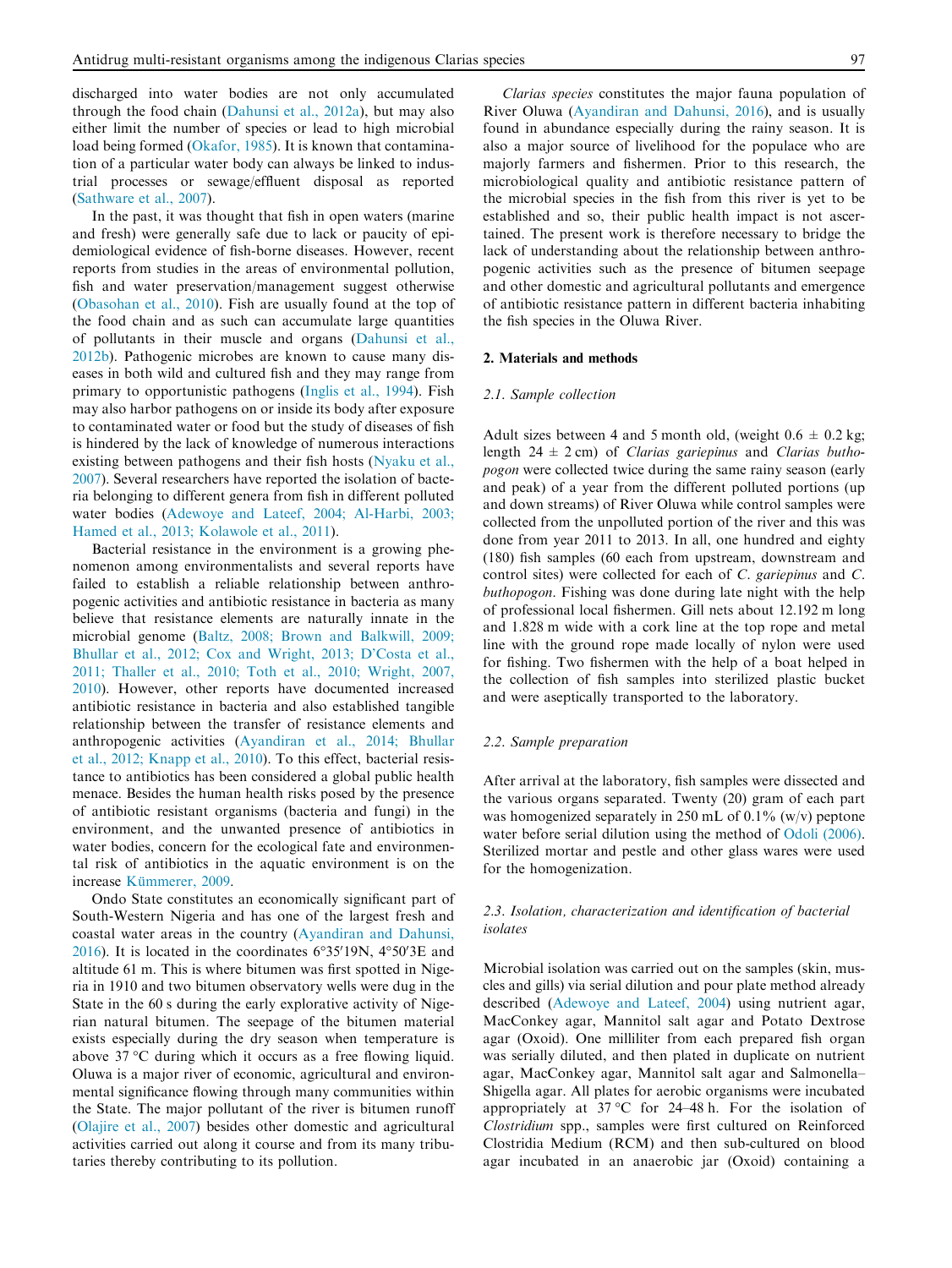moistened pack of gas generating kit (Bio-oxoid) at  $37^{\circ}$ C for 7 days. Colonies which developed on the plates were counted and recorded using colony forming unit per gram  $(Cfu/g)$  of the sample [\(Ayandiran et al., 2014; Guo et al., 2013; Hussain](#page-8-0) [et al., 2013; Lateef et al., 2005\)](#page-8-0). Sub-culturing was carried out on distinct colonies until pure cultures were obtained and were transferred onto slant bottles containing freshly prepared media. The presumptive colonies were confirmed by standard morphological and biochemical techniques and using respective rapid API kits (20 NE 20050, 20 E 20160, Coryne 20900, 20 A 20300, and LyfoCults VT2 GP Comprehensive QC Set 410584 BioMerieux) [\(Odjadjare et al., 2012\)](#page-9-0).

#### 2.4. Determination of antibiotic sensitivity

In order to evaluate the bacterial resistance to the 17 clinically relevant antibiotics used in this study, disk diffusion assay as previously described [\(Kovacevic et al., 2012](#page-9-0)) was employed. Bacterial cultures were grown at 35 °C for 18  $\pm$  2 h in tryptic soy broth (TSB; Difco), diluted to  $1 \times 10^7$  Cfu/mL in tempered  $0.75\%$  agar (45 °C; Difco), mixed gently, and poured onto Mueller-Hinton agar (MHA; Difco). After solidification, antimicrobial susceptibility test disks (BBL<sup>TM</sup> Sensi-Disc<sup>TM</sup>, BD Diagnostics, Sparks, MD, USA) were applied and plates were incubated at 35  $\degree$ C for 24 h after which the zones of inhibition around each antibiotic was observed and read. The added antibiotic concentrations for antibiotic resistant bacteria (ARB) in polluted water have previously been defined as the maximum value of the minimum inhibitory concentrations (MICs) for Enterobacter, Enterococcus and Staphylococcus spp. resistant to that antibiotic ([Huang et al., 2011](#page-8-0)), since these three are the most common species related to human health in polluted water. The antibiotics used are from ten (10) different drug families and are shown as follows with their respective dosages according to manufacturer's description: Macrolides (Erythromycin, Ery, 15 µg); Quinolones (Ciprofloxacin, Cip,  $5 \mu$ g; Norfloxacin, Nox, 30  $\mu$ g; Ofloxacin, Ofl, 30  $\mu$ g); Sulfonamides (Cotrimoxazole, Cot, 10 µg); Aminoglycosides (Gentamicin, Gen, 10 μg; Kanamycin, Kan, 10 μg); Cephalosporins (Ceftriaxone, Cef,  $5 \mu$ g; Cephalexin, Cep, 10  $\mu$ g; Cefuroxime, Cef,  $10 \mu$ g); Chloramphenicol (Chloramphenicol, Chl,  $30 \mu$ g); Penicillins/Aminopenicillins (Ampicillin, Amp, 25 µg; Amoxicillin, Amx, 25 µg; Augmentin, Aug, 30 µg); Nitrofurans (Nitrofurantoin, Nit,  $25 \mu g$ ); Tetracyclines (Tetracycline, Tet,  $30 \mu g$ ) and Lincosamides (Clindamycin, Cli,  $10 \mu$ g). All antibiotic disks used were supplied by Oxoid Ltd. (Basingstoke, Hampshire, England). The Multi-drug Antibiotics Resistance (MAR) index was calculated using the method earlier described ([Blasco et al.,](#page-8-0) [2008; Odjadjare et al., 2012\)](#page-8-0) as follows:

$$
MAR = a/b
$$

#### where

 $a = No$ . of antibiotics to which the isolate was resistant;  $b =$  total No. of antibiotics against which individual isolate was tested.

#### 2.5. Fungal susceptibility testing

Three antifungal drugs (fluconazole, ketoconazole and griseofulvin) were used in this study. They were obtained from different manufacturers as follows: fluconazole from Hydex Chemicals Pvt. Ltd., ketoconazole from Jansen Pharmaceuticals, and griseofulvin from Glaxo Laboratories. All drugs were prepared according to the standard protocol of CLSI by dissolving in 100% dimethyl sulfoxide (Gibco) and were prepared in stock solutions of  $1000 \mu g/ml$  and fluconazole in sterile distilled water. They were then kept till usage when they were freshly prepared as stock solution and serial two fold dilutions were carried out. The final concentrations of 100 and 200  $\mu$ mg/ mL were used for fluconazole and ketoconazole while it was 250, 500 and 1000  $\mu$ mg/mL for griseofulvin.

#### 2.6. Fungal identification and inoculum preparation

Antifungal evaluation was carried out using a broth microdilution method ([Rambali et al., 2001; Indira, 2014\)](#page-9-0) and based on CLSI M38-A standard recommendation ([CLSI, 2002](#page-8-0)). Species identification for the isolated fungi was based on morphological and biochemical characteristics [\(Chander, 2002](#page-8-0)). Fungal stock inocula were prepared from 7 to 14 day cultures grown on Sabouraud's dextrose agar (SDA) plus chloramphenicol to prevent bacterial growth. After sufficient growth appearance, the fungal colonies were covered with 5 mL of sterile saline (0.9%), after which the surface was gently probed with the tip of a sterile Pasteur pipette in order to make suspensions. The resulting suspended mixture was withdrawn and transferred to a sterile tube where the heavy particles were allowed to settle for 15 min at room temperature and the upper homogenous suspension was then used for further testing.

#### 2.7. Turbidity standard for inoculum preparation

A Ba $SO<sub>4</sub>$  turbidity standard which is the equivalent of a 0.5 McFarland standard or its optical equivalent is usually used to standardize the inoculum density for a susceptibility test. The inoculum's size in this study was adjusted by microscopic enumeration to be within the range of 1,000,000 and 5,000,000 spores/mL with the aid of a cell counting hemocytometer (Neubauer chamber). The fungi did not produce the needed conidia in some cases and for such, small portion of the mycelial was harvested and gently homogenized in 2 mL of sterile saline using a tissue grinder and the resulting suspensions were adjusted to the opacity of 0.5 McFarland standards with sterile saline. The inocula were quantified by counting microconidia in a hematocytometer and by further plating 0.01 mL of the suspensions on SDA. The plates were then incubated at  $28 \degree C$  and were examined daily to check the presence of fungal colonies before fungal viability testing ([Indira, 2014\)](#page-8-0).

#### 2.8. Test procedure

The tests were performed using polystyrene microtiter plates with flat bottom wells in which a multichannel pipette was used to inoculate the aliquots of 100 µl of two fold drug dilutions into each well. The microtiter plates were stored at -50 °C in a deep freezer prior usage when they were inoculated with 100 µl fungal inoculum in order to maintain the dilutions from 5,000 to 50,000 spores  $ml^{-1}$ . The plates were incubated at  $28 °C$  for 7 days [\(Santos and Hamdan, 2005](#page-9-0)) for growth of the fungi. Furthermore, growth and sterility control wells were maintained for each assay and all tests were performed in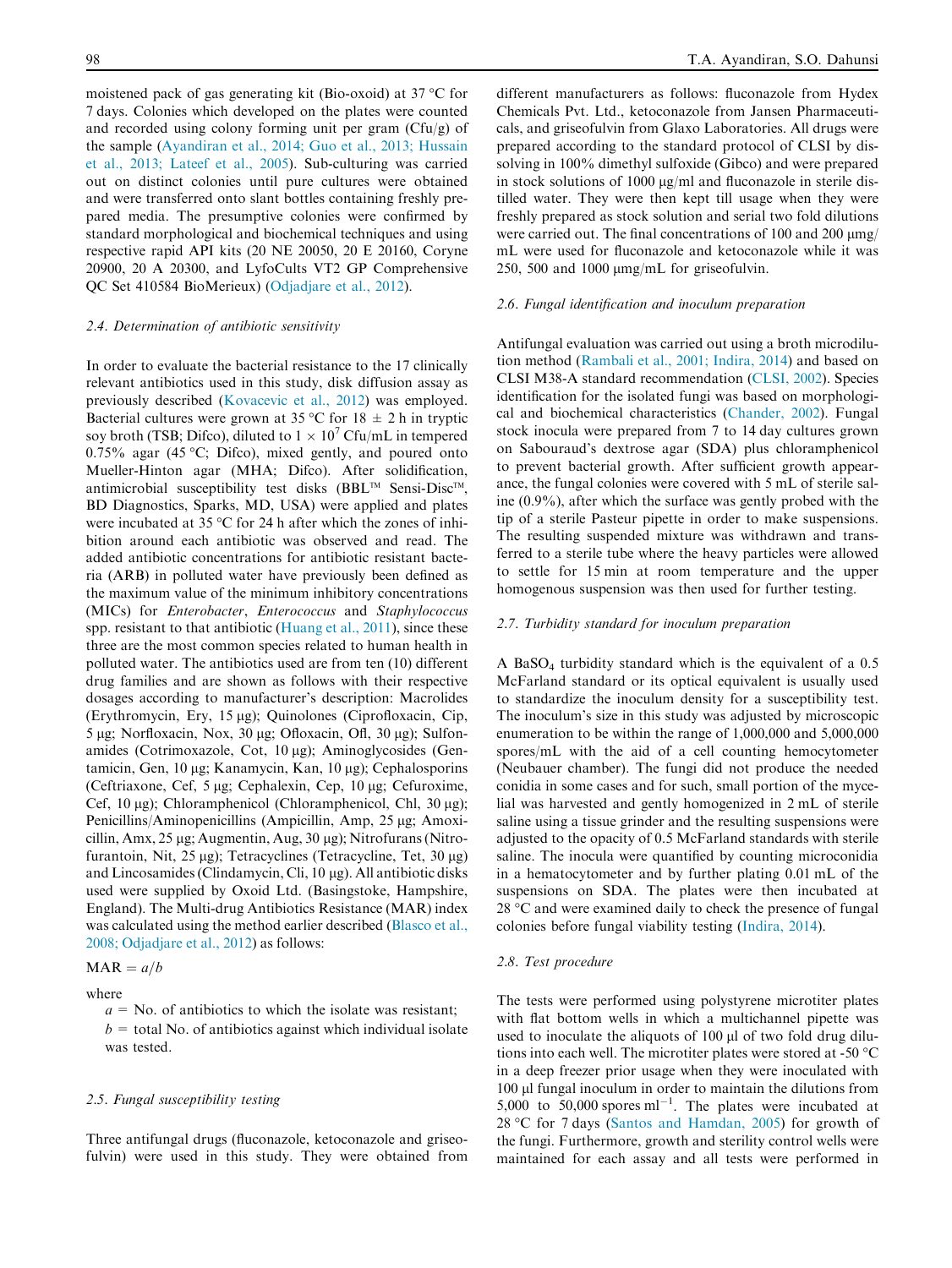duplicate and the highest dilution of the drug which inhibited the fungal growth was taken as the MIC ([Indira, 2014\)](#page-8-0).

### 3. Results

The heterotrophic bacterial and fungal counts of the organs (muscles, skin surfaces and gills) of the C. gariepinus are shown in Table 1. During the early raining season, the bacterial count ranged from 110 to 160 Cfu/mL for the control samples while the fungal count for control ranged from 90 to 108 Cfu/mL. The bacterial count for the polluted samples ranged between 480,000 and 760,000 Cfu/mL while the fungal count for the polluted samples ranged from 210,000 to 321,000 Cfu/mL. During the peak of rainfall, the bacterial count for the control samples ranged between 220 and 330 Cfu/mL while the fungal counts ranged from 102 to 141 Cfu/mL. In the polluted group, the bacterial count ranged between 660,000 and 1,020,000 Cfu/ mL while the fungal count was between 201,000 and 344,000 Cfu/mL.

The table also shows the total microbial counts in the C. buthopogon species collected during different times in the rainy season. During the early raining period, bacterial counts from the control samples ranged between 102 and 118 Cfu/mL while the fungal counts ranged between 111 and 142 Cfu/mL. From the polluted group, the bacterial count was from 490,000 to 871,000 Cfu/mL while the fungal count ranged from 165,000 to 301,000 Cfu/mL. During the peak of raining season, bacterial count for the control group ranged between 101 and

|          |  | <b>Table 1</b> Mean count of microorganisms isolated from fish |  |  |
|----------|--|----------------------------------------------------------------|--|--|
| samples. |  |                                                                |  |  |

|                                          | Muscles                          | Skin                 | Gills              |  |  |  |  |  |  |  |
|------------------------------------------|----------------------------------|----------------------|--------------------|--|--|--|--|--|--|--|
| <i>Clarias gariepinus</i> ( $Cf(u/mL)$ ) |                                  |                      |                    |  |  |  |  |  |  |  |
| Early raining season                     |                                  |                      |                    |  |  |  |  |  |  |  |
| Control                                  | $110 \pm 0.50$                   | $120 \pm 0.21$       | $160 \pm 0.12$     |  |  |  |  |  |  |  |
|                                          | Polluted $480,000 \pm 5.13$      | $760,000 \pm 1.31$   | $570,000 \pm 1.61$ |  |  |  |  |  |  |  |
|                                          | ${}^{#}$ Control $108 \pm 0.03$  | $90 \pm 0.06$        | $102 \pm 0.11$     |  |  |  |  |  |  |  |
| #Polluted                                | $230,000 \pm 0.04$               | $321,000 \pm 0.12$   | $210,000 \pm 2.02$ |  |  |  |  |  |  |  |
| Peak of raining season                   |                                  |                      |                    |  |  |  |  |  |  |  |
| Control                                  | $220 \pm 0.05$                   | $240 \pm 0.04$       | $330 \pm 0.04$     |  |  |  |  |  |  |  |
|                                          | Polluted $660,000 \pm 1.21$      | $1,020,000 \pm 2.21$ | $710,000 \pm 1.21$ |  |  |  |  |  |  |  |
|                                          | ${}^{\#}$ Control 120 $\pm$ 0.01 | $141 \pm 0.12$       | $102 \pm 0.01$     |  |  |  |  |  |  |  |
| #Polluted                                | $310,000 \pm 0.02$               | $344,000 \pm 0.22$   | $201,000 \pm 0.02$ |  |  |  |  |  |  |  |
|                                          | Clarias buthopogon (Cfu/mL)      |                      |                    |  |  |  |  |  |  |  |
| Early rainy season                       |                                  |                      |                    |  |  |  |  |  |  |  |
|                                          | Control $102 \pm 0.11$           | $109 \pm 0.01$       | $118 \pm 0.11$     |  |  |  |  |  |  |  |
|                                          | Polluted $871,000 \pm 1.30$      | $741,000 \pm 1.31$   | $490,000 \pm 0.20$ |  |  |  |  |  |  |  |
| $#Control$                               | $121 \pm 0.01$                   | $142 \pm 0.02$       | $111 \pm 0.01$     |  |  |  |  |  |  |  |
|                                          | $*$ Polluted 210,000 ± 0.02      | $301,000 \pm 0.02$   | $165,000 \pm 0.01$ |  |  |  |  |  |  |  |
| Peak of raining season                   |                                  |                      |                    |  |  |  |  |  |  |  |
| Control                                  | $101 \pm 0.01$                   | $201 \pm 0.01$       | $160 \pm 0.05$     |  |  |  |  |  |  |  |
| Polluted                                 | $204,000 \pm 0.05$               | $104,000 \pm 2.02$   | $120,000 \pm 0.01$ |  |  |  |  |  |  |  |
|                                          | ${}^{\#}$ Control $101 \pm 0.01$ | $121 \pm 0.01$       | $065 \pm 0.01$     |  |  |  |  |  |  |  |
| #Polluted                                | $200,000 \pm 0.01$               | $280,000 \pm 0.02$   | $200,000 \pm 0.01$ |  |  |  |  |  |  |  |

Bacterial counts.

Fungal counts; values for control samples are average of 60 samples while those of the experimental are average of 120 samples. Polluted samples were taken from organs of polluted fishes.

201 Cfu/mL while the fungal count ranged between 65 and 121 Cfu/mL. In the polluted groups, bacterial count ranged between 120,000 and 1,040,000 Cfu/mL while fungal count was between 200,000 and 280,000 Cfu/mL. In all, the highest bacterial count (1,040,000 Cfu/mL) was recorded for the skin sample of *C. buthopogon* while the lowest count (101 Cfu/ mL) recorded for the muscle sample of C. buthopogon. In the same vein, the highest fungal count (344,000 Cfu/mL) was recorded for the skin sample of C. gariepinus while the lowest count (65 Cfu/mL) was from the gill sample of C. buthopogon.

#### 3.1. Percentage occurrence of isolates

Organisms belonging to five each of bacterial and fungal genera were isolated from the different organs of C. gariepinus among which were six different species of Bacillus and three of Clostridium. For C. buthopogon, organisms belonging to four bacterial and five fungal genera were isolated among which were three different species of *Bacillus*. Among the bacteria isolates from both fish species, Bacillus had the highest percentage occurrence while Aspergillus species was the highest among the fungal isolates in both fish species [\(Table 2\)](#page-4-0). [Table 3](#page-4-0) shows the antibiotic resistance of organisms isolated from the different organs of C. gariepinus. All isolates from skin showed 100% resistance to Erythromycin, Ciprofloxacin, Gentamicin, Cephalexin and Ceftriaxone and were 100% susceptible to Ampicillin. Both *Bacillus* and *Clostridium* isolates show 60% and 80% resistance to antibiotics respectively. All isolates from muscles showed a 100% resistance to Erythromycin, Gentamicin, Ceftriaxone and Ampicillin, and showed zones of inhibition around Ofloxacin, Ciprofloxacin, Cephalexin, Cotrimoxazole, Clindamycin and Augmentin. Bacillus and Clostridium isolates from the muscle shows between 70% to 90% resistance to the antibiotics used. In the same vein, all isolates from the gills showed a 100% resistance to Erythromycin, Ciprofloxacin, Gentamicin and Ceftriaxone and showed total susceptibility to Augmentin. Zones of inhibition were also recorded around other antibiotics. Bacillus and Clostridium species showed between 60% and 70% resistance to the all antibiotics.

The Gram negative isolates of the skin showed total resistance to Cefuroxime, Kanamycin, Nitrofurantoin, Tetracycline and Norfloxacin. They showed total susceptibility to Ofloxacin and different degrees of susceptibility to Ciprofloxacin, Chloramphenicol, Gentamicin and Amoxicillin. Alcaligenes faecalis and Flavobacterium aquatile from the C. gariepinus skin were 80% and 60% each resistant to antibiotics. Enterobacter dissolvens in the muscle showed 100% resistance to Chloramphenicol, Cefuroxime, Amoxicillin, Nitrofurantoin and Norfloxacin while showing total susceptibility to Ofloxacin, Gentamicin, Ciprofloxacin, Tetracycline and Norfloxacin. The bacteria showed 50% overall resistance to antibiotics used.

[Table 4](#page-5-0) shows the antibiotic resistance of organisms isolated from the organs of C. buthopogon. The skin isolate showed 100% resistance to Erythromycin, Ceftriaxone, Ampicillin, and Augmentin while showing total susceptibility to Ciprofloxacin, Cotrimoxazole and Clindamycin. Different degrees of resistance were shown to Ofloxacin, Gentamicin and Cephalexin. In all, the two Bacillus species from skin showed 70% and 40% resistance to antibiotics respectively.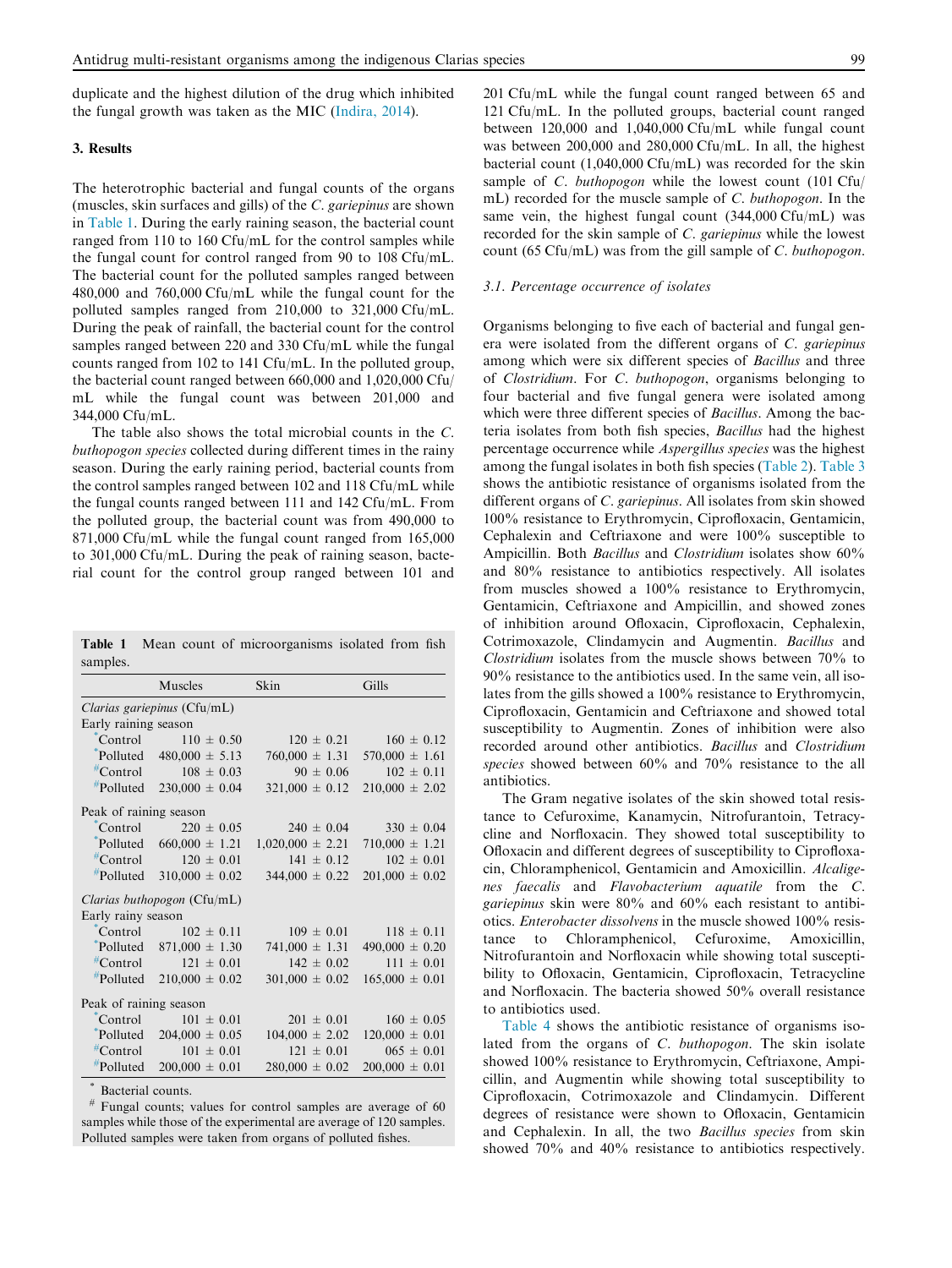| Isolates<br>$\%$ occurrence          |                  | Isolates                             | $\%$ occurrence  |
|--------------------------------------|------------------|--------------------------------------|------------------|
| Bacteria from Clarias gariepinus     |                  | Bacteria from Clarias buthopogon     |                  |
| Bacillus species                     | $55.56 \pm 0.12$ | <b>Bacillus</b> species              | $55.55 \pm 1.22$ |
| Clostridium species                  | $17.67 \pm 1.02$ | Clostridium species                  | $22.22 \pm 0.12$ |
| Alcaligenes faecalis                 | $13.41 \pm 1.24$ | Alcaligenes faecalis                 | $11.11 \pm 0.14$ |
| Flavobacterium aquatile              | $6.70 \pm 0.12$  | Corynebacterium striatum             | $11.11 \pm 1.20$ |
| Enterobacter dissolvens              | $6.66 \pm 0.11$  |                                      |                  |
| Fungi from <i>Clarias gariepinus</i> |                  | Fungi from <i>Clarias buthopogon</i> |                  |
| Penicillium species                  | $27.78 \pm 0.10$ | Penicillium species                  | $27.27 \pm 1.22$ |
| Aspergillus species                  | $44.44 \pm 0.02$ | Aspergillus species                  | $46.38 \pm 1.11$ |
| Rhizopus species                     | $11.11 \pm 0.10$ | Fusarium oxysporum                   | $9.09 \pm 0.22$  |
| Monilia sitophilia                   | $11.11 \pm 0.02$ | Monilia sitophilia                   | $9.09 \pm 1.13$  |
| Fusarium oxysporium                  | $5.56 \pm 1.11$  | Rhizopus species                     | $9.09 \pm 0.22$  |

<span id="page-4-0"></span>

|  | Table 2 | Occurrence of microbial isolates from fish samples. |  |  |  |  |  |  |
|--|---------|-----------------------------------------------------|--|--|--|--|--|--|
|--|---------|-----------------------------------------------------|--|--|--|--|--|--|

# Table 3 Resistance of bacteria isolates from Clarias gariepinus to individual antibiotic.

| Organisms                   | Ofl                      | Ery                      | Cip    | Gen                      | Cep                             | Cot                      | Cez               | Amp                      | Cli                      | Aug                      | $^{**}$ (%)        |
|-----------------------------|--------------------------|--------------------------|--------|--------------------------|---------------------------------|--------------------------|-------------------|--------------------------|--------------------------|--------------------------|--------------------|
| Gram positive isolates      |                          |                          |        |                          |                                 |                          |                   |                          |                          |                          |                    |
| Skin isolates               |                          |                          |        |                          |                                 |                          |                   |                          |                          |                          |                    |
| <b>Bacillus</b> circulans   |                          |                          |        |                          |                                 | $^{+}$                   |                   | $^{+}$                   | $\qquad \qquad -$        |                          | 60                 |
| Clostridium perfringens     | $\overline{\phantom{0}}$ | $\overline{\phantom{0}}$ |        | —                        | $\overline{\phantom{m}}$        |                          |                   | $^{+}$                   | $^{+}$                   | $\overline{\phantom{m}}$ | 80                 |
| <b>Bacillus</b> megaterium  | $\boldsymbol{+}$         |                          |        | $\qquad \qquad -$        | $\hspace{0.1mm}-\hspace{0.1mm}$ | $\qquad \qquad -$        | $\qquad \qquad -$ | $+$                      | $+$                      | $\boldsymbol{+}$         | 60                 |
| $*$ Sub-total $(\% )$       | 33.33                    | 100                      | 100    | 100                      | 100                             | 66.66                    | 100               | $\overline{0}$           | 33.33                    | 66.66                    |                    |
| Muscle isolates             |                          |                          |        |                          |                                 |                          |                   |                          |                          |                          |                    |
| <b>Bacillus</b> circulans   | $\qquad \qquad -$        |                          |        | —                        |                                 |                          |                   |                          | $\! +$                   | $\qquad \qquad -$        | 90                 |
| <b>Bacillus</b> subtilis    | $\overline{\phantom{m}}$ | $\overline{\phantom{0}}$ |        | $\overline{\phantom{0}}$ |                                 |                          |                   | $\overline{\phantom{0}}$ | $+$                      |                          | 80                 |
| Clostridium sporogenes      | $^{+}$                   | —                        |        | —                        | $\qquad \qquad -$               | $\overline{\phantom{0}}$ | -                 | $\qquad \qquad -$        | $+$                      |                          | 70                 |
| <b>Bacillus</b> sphaericus  | $\qquad \qquad -$        | —                        | $^{+}$ |                          |                                 |                          |                   |                          |                          | $\overline{\phantom{a}}$ | 90                 |
| <b>Bacillus</b> megaterium  | $+$                      | $\overline{\phantom{0}}$ |        |                          |                                 |                          |                   |                          |                          | $\qquad \qquad -$        | 90                 |
| $*$ Sub-total $(\%)$        | 50                       | 100                      | 83.33  | 100                      | 83.33                           | 83.33                    | 100               | 100                      | 33.33                    | 50                       |                    |
| Gills isolates              |                          |                          |        |                          |                                 |                          |                   |                          |                          |                          |                    |
| <b>Bacillus</b> cereus      | $\boldsymbol{+}$         | —                        |        | —                        |                                 | $\qquad \qquad -$        | —                 | $^{+}$                   | $\! +$                   | $\! + \!\!\!\!$          | 60                 |
| Clostridium sporogenes      | $^{+}$                   | $\qquad \qquad -$        |        |                          |                                 |                          | $\qquad \qquad -$ | $^{+}$                   | $+$                      | $^{+}$                   | 60                 |
| Bacillus polymyxa           | $^{+}$                   | $=$                      |        | $\overline{\phantom{0}}$ |                                 | $\equiv$                 | $=$               | $^{+}$                   | $\qquad \qquad -$        | $^{+}$                   | 70                 |
| Clostridium septicum        |                          |                          |        |                          | $^{+}$                          | $^{+}$                   |                   | $\qquad \qquad -$        | $+$                      |                          | 60                 |
| $\#$ Sub-total $(\% )$      | 25                       | 100                      | 100    | 100                      | 75                              | 75                       | 100               | 25                       | 25                       | $\overline{0}$           |                    |
| $^{\circ}$ Grand total (%)  | 36.11                    | 100                      | 94.44  | 100                      | 86.11                           | 74.99                    | 100               | 41.66                    | 30.55                    | 38.88                    |                    |
| Gram negative isolates      |                          |                          |        |                          |                                 |                          |                   |                          |                          |                          |                    |
| Organisms                   | Of1                      | Chl                      | Cef    | Amx                      | Gen                             | Nit                      | Cip               | Tet                      | <b>Nox</b>               | Kan                      | $\int^{\cdot}$ (%) |
| Skin isolates               |                          |                          |        |                          |                                 |                          |                   |                          |                          |                          |                    |
| Alcaligenes faecalis        | $^+$                     | —                        |        | —                        |                                 | $\qquad \qquad -$        |                   | $\qquad \qquad -$        |                          | $\qquad \qquad -$        | 80                 |
| Flavobacterium aquatile     | $\boldsymbol{+}$         | $\boldsymbol{+}$         |        | $\qquad \qquad -$        | $^{+}$                          | $\overline{\phantom{0}}$ | $\qquad \qquad -$ | $\qquad \qquad -$        | $\overline{\phantom{0}}$ | $^{+}$                   | 60                 |
| $*$ Sub-total $(\% )$       | $\overline{0}$           | 50                       | 100    | 100                      | 50                              | 100                      | 50                | 100                      | 100                      | 50                       |                    |
| Muscle isolates             |                          |                          |        |                          |                                 |                          |                   |                          |                          |                          |                    |
| Enterobacter dissolvens     | $+$                      |                          |        |                          |                                 | $\qquad \qquad -$        |                   | $^{+}$                   | $\! +$                   | $\qquad \qquad -$        | 50                 |
| $\text{``Sub–total } (\% )$ | $\overline{0}$           | 100                      | 100    | 100                      | $\overline{0}$                  | 100                      | $\overline{0}$    | $\overline{0}$           | $\overline{0}$           | 100                      |                    |
| $^{\circ}$ Grand total (%)  | $\overline{0}$           | 75                       | 100    | 100                      | 25                              | 100                      | 25                | 50                       | 50                       | 75                       |                    |

+Positive/susceptible; negative/resistant. \* Bacteria from control; others are from polluted fish samples.

<sup>#</sup> Subtotal, % resistance of isolates from each organ to each antibiotic.<br><sup>\$</sup> Grand total, % resistance of isolates from all organs to each antibiotic.

Cumulative % resistance of each bacterium to all the antibiotics.

The isolates from *C. buthopogon's* muscle exhibits 100% resistance to Erythromycin, Gentamicin, Cotrimoxazole, Ceftriaxone, Ampicillin and Augmentin. Total susceptibility was shown to Cephalexin and Clindamycin while 50% susceptibility was recorded for Ofloxacin and Ciprofloxacin. Bacillus and Clostridium isolates showed 80% and 60% resistance to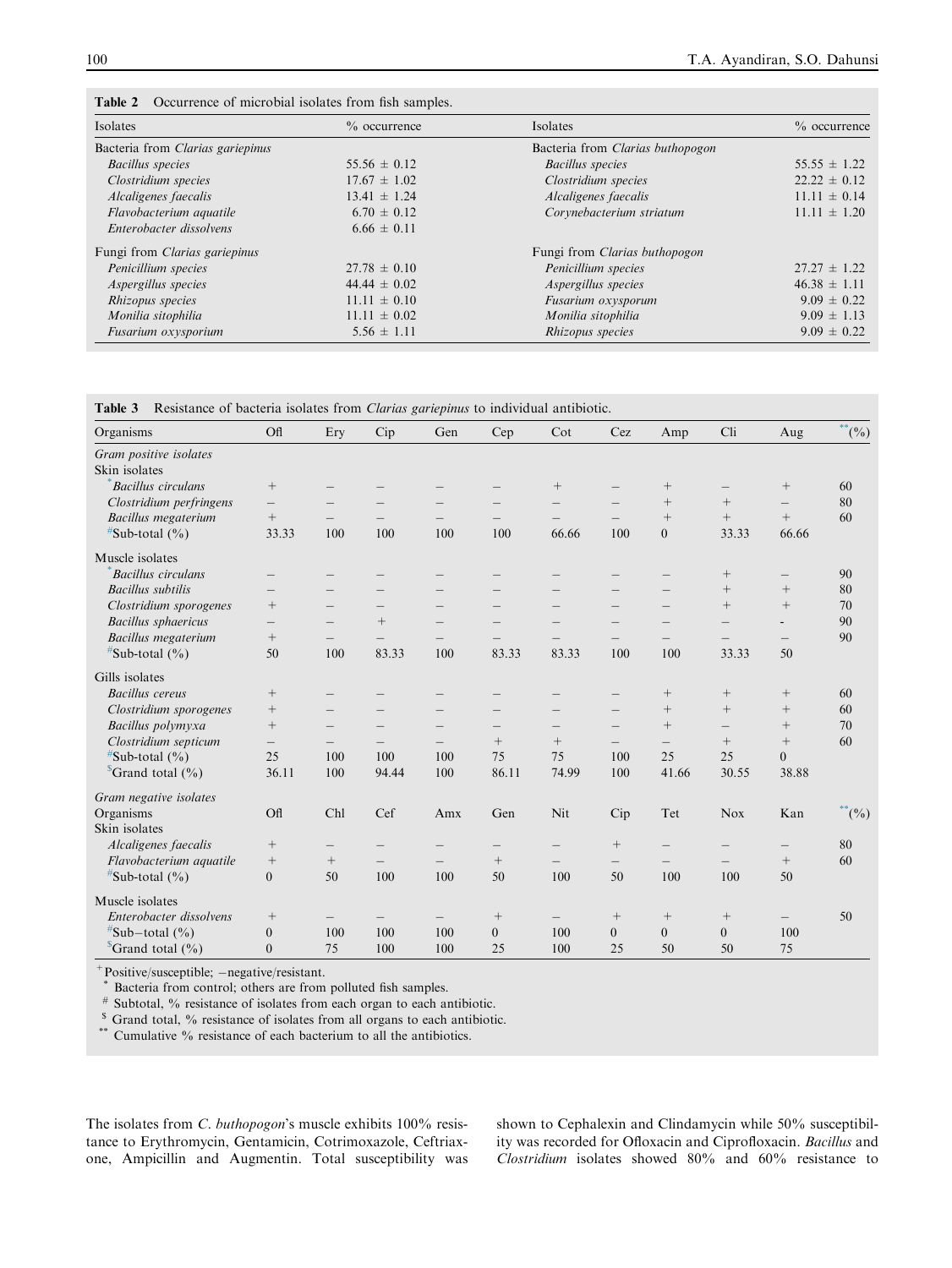| Resistance of bacteria isolates from Clarias buthopogon to individual antibiotic. |          |     |                  |        |                |                   |                  |     |                |     |             |
|-----------------------------------------------------------------------------------|----------|-----|------------------|--------|----------------|-------------------|------------------|-----|----------------|-----|-------------|
| Organisms                                                                         | Ofl      | Ery | Cip              | Gen    | Cep            | $\cot$            | Cez              | Amp | Cli            | Aug | $^{**}$ (%) |
| Gram positive isolates                                                            |          |     |                  |        |                |                   |                  |     |                |     |             |
| Skin isolates                                                                     |          |     |                  |        |                |                   |                  |     |                |     |             |
| <b>Bacillus</b> circulans                                                         |          |     | $^{+}$           |        |                | $^{+}$            |                  |     | $^{+}$         |     | 70          |
| <b>Bacillus</b> megaterium                                                        | $^{+}$   |     | $+$              | $^{+}$ | $+$            | $+$               |                  |     | $^{+}$         |     | 40          |
| $\sqrt[#]{$ Sub-total (%)                                                         | 50       | 100 | $\boldsymbol{0}$ | 50     | 50             | $\boldsymbol{0}$  | 100              | 100 | $\overline{0}$ | 100 |             |
| Muscle isolates                                                                   |          |     |                  |        |                |                   |                  |     |                |     |             |
| <b>Bacillus</b> subtilis                                                          |          |     |                  |        | $^{+}$         |                   |                  |     | $^{+}$         |     | 80          |
| Clostridium sporogenes                                                            | $^{+}$   |     | $^{+}$           |        | $^{+}$         | $\qquad \qquad -$ |                  |     | $^{+}$         |     | 60          |
| $\sqrt[#]{$ Sub-total (%)                                                         | 50       | 100 | 50               | 100    | $\overline{0}$ | 100               | 100              | 100 | $\overline{0}$ | 100 |             |
| Gill isolates                                                                     |          |     |                  |        |                |                   |                  |     |                |     |             |
| Corynebacterium striatum                                                          | $^{+}$   |     |                  |        |                | $^{+}$            | $^{+}$           |     | $^{+}$         |     | 60          |
| $*$ Sub-total $(\% )$                                                             | $\theta$ | 100 | 100              | 100    | 100            | $\overline{0}$    | $\Omega$         | 100 | $\overline{0}$ | 100 |             |
| $\sqrt[3]{\text{Grand total } (\%)}$                                              | 33.33    | 100 | 75               | 83.33  | 75             | 33.33             | 66.66            | 100 | $\mathbf{0}$   | 100 |             |
| Gram negative isolates                                                            |          |     |                  |        |                |                   |                  |     |                |     |             |
| Organisms                                                                         | Ofl      | Chl | Cef              | Amx    | Gen            | Nit               | Cip              | Tet | <b>Nox</b>     | Kan | $^{**}$ (%) |
| Muscle isolates                                                                   |          |     |                  |        |                |                   |                  |     |                |     |             |
| Alcaligenes faecalis                                                              |          |     |                  |        |                |                   | $\! + \!\!\!\!$  |     |                |     | 90          |
| $*$ Sub-total $(\% )$                                                             | 100      | 100 | 100              | 100    | 100            | 100               | $\boldsymbol{0}$ | 100 | 100            | 100 |             |
| $^{\circ}$ Grand total $(\% )$                                                    | 100      | 100 | 100              | 100    | 100            | 100               | $\theta$         | 100 | 100            | 100 |             |

<span id="page-5-0"></span>Table 4 Resistance of bacteria isolates from *Clarias buthopogon* to individual antibiotic.

+ Positive/susceptible; -negative/resistant.<br>\* Bacteria from control; others are from polluted fish samples.

# Subtotal, % resistance of isolates from each organ to each antibiotic.

 $\frac{s}{s}$  Grand total,  $\%$  resistance of isolates from all organs to each antibiotic.  $\frac{s}{s}$  Cumulative  $\%$  resistance of each bacterium to all the antibiotics.

antibiotics respectively. In the gills, Corynebacterium striatum showed total susceptibility to Ofloxacin, Cotrimoxazole, Ceftriaxone and Clindamycin while showing 100% resistance to Erythromycin, Ciprofloxacin, Gentamicin, Cephalexin, Ampicillin and Augmentin. The Gram negative bacteria; A. faecalis was resistant to all antibiotics used except Ciprofloxacin.

#### 3.2. Antimicrobial Sensitivity Pattern

The antibiotics resistant patterns of C. gariepinus and C. buthopogon are shown in [Table 5](#page-6-0). For C. gariepinus, five different resistance patterns were shown which range between five and nine antibiotics while for C. buthopogon, five different resistance patterns were also shown ranging between four and nine antibiotics. The highest level of multiple antibiotic resistances (MAR) was found in the fish muscle isolates from both fish species with resistance to nine (9) antibiotics tested for in each case. Organisms showing these resistances are Bacillus circulans, Bacillus megaterium and Bacillus sphaericus from C. gariepinus and A. faecalis from C. buthopogon. The level of multiple resistances in the gills and the skin ranged from four (4) to eight (8) in the antibiotics used for testing. Among the ten antibiotics family used, members of eight families (Macrolides, Aminoglycosides, Cephalosporins, Penicillins, Nitrofurans, Quinolones, Chloramphenicols and Tetracycline) recorded the highest (100%) level of resistance against the organisms isolated while members of the Aminoglycosides and Quinolones recorded the lowest (25%) resistance against organisms. The MAR index obtained varied from 0.40 to 0.90 and 0.40 for the control strain. The modal MAR index for the isolates was 0.60.

#### 3.3. Susceptibility result of fungal isolates

The results of fungal susceptibility testing showed that the isolates were susceptible to ketoconazole at the two (2) concentrations with susceptibility ranging from 10 mm to 19 mm for  $200 \mu mg/mL$  and 11 mm to 20 mm for 400  $\mu mg/mL$ . *Rhizopus* arrhizus showed the highest susceptibility range of 19–20 mm for 200  $\mu$ mg/mL and 400  $\mu$ mg/mL respectively and *Aspergillus* niger showed the least susceptibility to ketoconazole with a range of 10–11 mm at 200  $\mu$ mg/mL and 400  $\mu$ mg/mL respectively. All fungal isolates were resistant to fluconazole and griseofulvin at all concentrations.

#### 4. Discussion

The quality of a water body is neither a static condition, nor the measurement of a single parameter since there are lots of chemical, physical and biological factors affecting its status [\(Dahunsi et al., 2014; UNEPGEM, 2000\)](#page-8-0). The microbial counts obtained in this study are similar to those of [Adewoye and Lateef \(2003\)](#page-8-0) who reported counts in the order of 100,000 Cfu/mL for bacterial populations in some Nigerian polluted water bodies exposed to industrial, human and agricultural wastes. In the same vein, [Lateef \(2004\)](#page-9-0) obtained bacterial count of 215,000 Cfu/mL from a pharmaceutical effluent in Nigeria.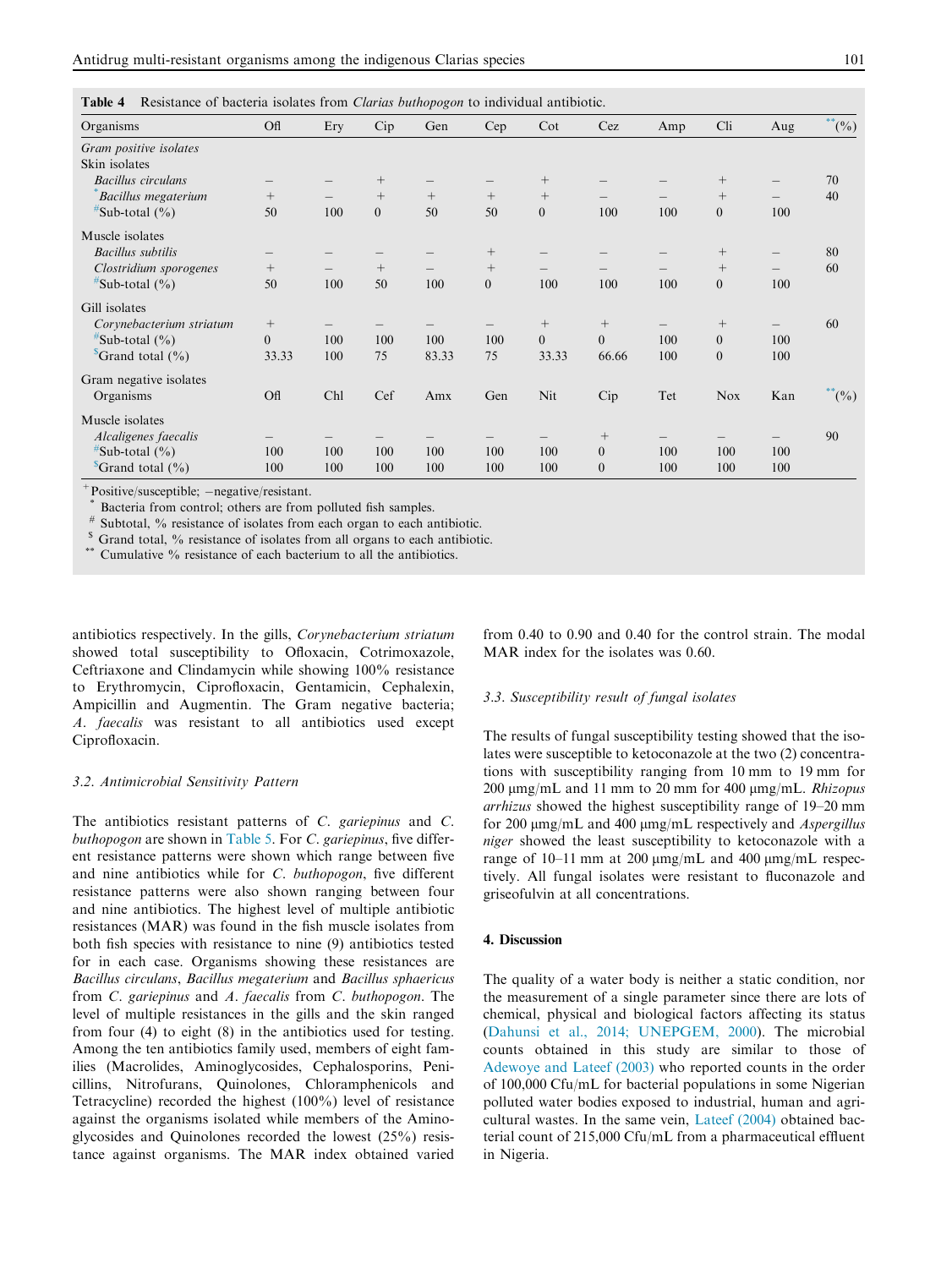| Clarias gariepinus |                                                  |                    |                                                                   |                     |
|--------------------|--------------------------------------------------|--------------------|-------------------------------------------------------------------|---------------------|
| No. of<br>drugs    | Resistance pattern                               | No. of<br>isolates | Organisms                                                         | <b>MAR</b><br>index |
| 5                  | Chl, Cef, Amx, Nit, Kan                          |                    | Enterobacter dissolvens                                           | 0.50                |
| 6                  | Ery, Cip, Gen, Cep, Cez, Cli                     |                    | <b>Bacillus</b> circulans                                         | 0.60                |
|                    | Ery, Cip, Gen, Cep, Cot, Cez                     | 3                  | Bacillus megaterium; Bacillus polymyxa; Clostridium<br>sporogenes | 0.60                |
|                    | Ofl, Ery, Cip, Gen, Cez, Amp                     |                    | Clostridium septicum                                              | 0.60                |
|                    | Cef, Amx, Nit, Cip, Tet, Nox                     |                    | Flavobacterium aquatile                                           | 0.60                |
| 7                  | Ery, Cip, Gen, Cep, Cot, Cez, Amp                |                    | Clostridium sporogenes                                            | 0.70                |
|                    | Ery, Cip, Gen, Cep, Cot, Cez, Cli                |                    | Bacillus polymyxa                                                 | 0.70                |
| 8                  | Ofl, Ery, Cip, Gen, Cep, Cot, Cez, Aug           |                    | Clostridium perfringens                                           | 0.80                |
|                    | Ofl, Ery, Cip, Gen, Cep, Cot, Cez, Amp           |                    | <b>Bacillus</b> subtilis                                          | 0.80                |
|                    | Chl, Cef, Amx, Gen, Nit, Tet, Nox, Kan 1         |                    | Alcaligenes faecalis                                              | 0.80                |
| 9                  | Ofl, Ery, Cip, Gen, Cep, Cot, Cez, Amp, 1<br>Aug |                    | <b>Bacillus</b> circulans                                         | 0.90                |
|                    | Ery, Cip, Gen, Cep, Cot, Cez, Amp, Cli, 1<br>Aug |                    | Bacillus megaterium                                               | 0.90                |
|                    | Ofl, Ery, Gen, Cep, Cot, Cez, Amp, Cli, 1<br>Aug |                    | <b>Bacillus</b> sphaericus                                        | 0.90                |
| Clarias buthopogon |                                                  |                    |                                                                   |                     |
| 4                  | Ery, Cez, Amp, Aug                               | 1                  | Bacillus megaterium                                               | 0.40                |
| 6                  | Ery, Gen, Cot, Cez, Amp, Aug                     |                    | Clostridium sporogenes                                            | 0.60                |
|                    | Ery, Cip, Gen, Cep, Amp, Aug                     |                    | Corynebacterium striatum                                          | 0.60                |
|                    | Ofl, Ery, Gen, Cep, Cez, Amp, Aug                |                    | <b>Bacillus</b> circulans                                         | 0.70                |
| 8                  | Ofl, Ery, Cip, Gen, Cot, Cez, Amp, Aug           | - 1                | Bacillus subtilis                                                 | 0.80                |
| 9                  | Ofl, Chl, Cef, Amx, Gen, Nit, Tet, Nox,<br>Kan   | $\blacksquare$     | Alcaligenes faecalis                                              | 0.90                |

<span id="page-6-0"></span>Table 5 Antibiotic resistance pattern of bacteria isolates from fishes.

The high occurrence of Bacillus and Clostridium species in the fish organs could be due to their high adaptability to such environments. Both are Gram positive, spore forming bacteria found in water, soil or gut of many animals. Bacterial flora of fish would always reveal the bacteriological conditions of the water where fish inhabit ([Blanco et al., 2000](#page-8-0)). Bacillus was also isolated in the gills and muscle of the Clarias species indicating its abundance in the environment which may have been made possible by its microaerophilic nature. This result validates the report of [Adewoye and Lateef \(2003\)](#page-8-0) that Bacillus species are commonly found in polluted waters.

The higher occurrence of *Penicillium species* may be due to the presence of conidiospores (which is the main dispersal route of the fungi). These spores can withstand both favorable and unfavorable environmental conditions, can be carried and found anywhere ranging from soil, air, water, clothing materials etc. hence its high occurrence in the samples. This supports the findings of [Kolawole et al. \(2011\)](#page-9-0) who observed a dense population of microorganisms in the downstream Asa Dam, Nigeria. In another previous study, [Lateef \(2004\)](#page-9-0) reported high bacterial and fungal counts in polluted rivers in Nigeria.

The prevalence of multi-resistance to common antimicrobial agents has been documented by various researchers ([Baltz, 2008; Brown and Balkwill, 2009; Bhullar et al., 2012;](#page-8-0) [Cox and Wright, 2013; D'Costa et al., 2011; Thaller et al.,](#page-8-0) [2010; Toth et al., 2010; Wright, 2007\)](#page-8-0). It has been reported that bacteria can acquire antimicrobial resistance by horizontal gene transfer and the uncontrolled usage of antibiotic or heavy presence of pollutants are known to trigger existing resistance mechanisms [\(Stokes and Gillings, 2011](#page-9-0)). Also, the abuse of antibiotic and pollutant accumulation is a veritable way of building an environmental reservoir of AR bacteria ([Murphy, 2012; Seyfried and Newton, 2010\)](#page-9-0). As shown in this study, anthropogenic activities i.e. the presence of bitumen and other pollutants (agricultural and domestic) may have contributed to the acquisition of drug resistance by the isolates. Evidence abound that increased antibiotic resistance in microorganisms and the transfer/acquisition of resistance elements are a modern phenomenon having a strong link with anthropogenic activities [\(Bhullar et al., 2012; Knapp et al.,](#page-8-0) [2010\)](#page-8-0).

The fact that bitumen exploration coupled with other pollution activities have been ongoing in the river for decades may also suggest that previously reported antibiotics resistance in water from Oluwa river ([Ayandiran et al., 2014\)](#page-8-0) and in inhabiting fish species (this study) has been a long time phenomenon which was not brought to limelight prior to this research. The possibility is high that the polluted nature of the river has tremendous effects on these organisms by redirecting/manipulating their metabolic pathways in ensuring survival in that condition over a long period. Thus, such change in physiological mechanism could be the cause of the resistance found in the organisms. This supports the report of [Bhullar](#page-8-0) [et al. \(2012\)](#page-8-0) that AR bacteria have the tendency to persist and then make up a huge reserve in the environment. Similar antimicrobial resistance profiles were also reported in studies involving isolates from coastal environments and farmed fish ([Yano et al., 2014\)](#page-9-0).

Moreover, as shown in this study, the high antibiotic resistance shown by most Gram positive bacteria correlates with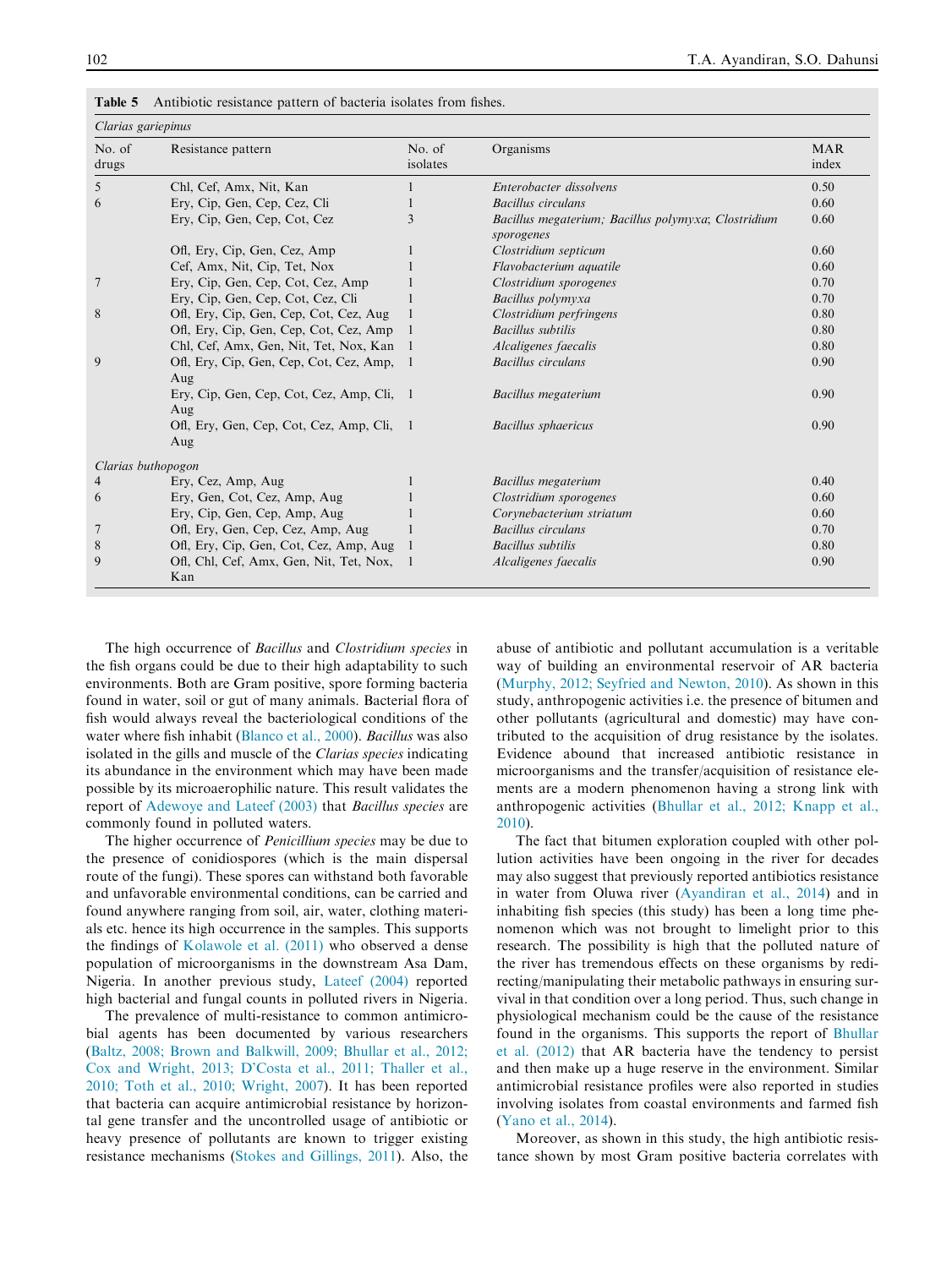| Fungi species           | Fluconazole     |                 | Ketoconazole    |                 | Griseofulvin    |                 |                  |
|-------------------------|-----------------|-----------------|-----------------|-----------------|-----------------|-----------------|------------------|
|                         | $200 \mu mg/mL$ | $400 \mu mg/mL$ | $200 \mu mg/mL$ | $400 \mu mg/mL$ | $250 \mu mg/mL$ | 500 $\mu$ mg/mL | $1000 \mu mg/mL$ |
| Penicillium notatum     | R               | R               | 16              | 17              | R               |                 | R                |
| Fusarium oxysporium     | R               | R               | 15              | 16              | R               | R               | R                |
| Monilia sitophilia      | R               | R               |                 | 19              | R               |                 | R                |
| Aspergillus terreus     | R               | R               | 16              | 16              | R               |                 | R                |
| Penicillium chrysogenum | R               | R               | 14              | 15              | R               | R               | R                |
| Aspergillus niger       | R               | R               | 10              | 11              | R               |                 |                  |
| Rhizopus stolonifer     | R               | R               | 16              |                 | R               | R               | R                |
| Aspergillus glaucus     | R               | R               | 14              | 15              | R               | R               | R                |
| Rhizopus arrhizus       | R               | R               | 19              | 20              | R               |                 | R                |
| $D = D$ orientation     |                 |                 |                 |                 |                 |                 |                  |

<span id="page-7-0"></span>

|  |  |  |  | Table 6 Result of fungal susceptibility testing. |  |
|--|--|--|--|--------------------------------------------------|--|
|--|--|--|--|--------------------------------------------------|--|

R = Resistance.



Figure 1 This figure shows the geographical position and description of River Oluwa in order to validate our claims on carrying out this study on the River.

the findings of [Puah et al. \(2013\)](#page-9-0) who reported the highest rate of multiple resistance to antibiotics by Gram positive bacteria. Other researchers [Lateef \(2004\), Odjadjare et al. \(2012\) and](#page-9-0) [Paul et al. \(1997\)](#page-9-0) have all obtained different levels of resistance for bacterial isolates. Species of the same genera isolated from different sources may show varying levels of resistance to drugs as a physiological mechanism of survival as recorded in the present study. [Shakibaie et al. \(2009\)](#page-9-0) had earlier reported different rates of AR for two fish species from different sampling points and periods. Resistances to tetracycline, gentamycin, clindamycin, cephalexin ciprofloxacin and others have been earlier reported ([Guo et al., 2012,](#page-8-0) [2013](#page-8-0)).

Two important intrinsic mechanisms have been reported to be responsible for the conferment of resistance to multiple antimicrobial drug classes and these are: mutations in outer membrane porins resulting in reduced permeability to antimicrobials and over expression of multidrug efflux pumps, which usually pump out antibiotics before they act on their target site [\(Ashish et al., 2011; Navon-Venezia et al., 2005](#page-8-0)). Furthermore, this phenomenon (MAR) may also arise due to unrelated mechanisms accumulating sequentially in an organism [\(Navon-Venezia et al., 2005\)](#page-9-0). Also, the level of resistance recorded by fungal isolates to fluconazole and griseofulvin is in agreement with previous reports [\(Indira, 2014; Pakshir](#page-8-0) [et al., 2009\)](#page-8-0). All the MAR indices obtained in this study were higher than the 0.20 limit [\(Table 5\)](#page-6-0). This could indicate that the isolates were from highly contaminated source where antibiotics usage is likely to be high as reported by [Paul](#page-9-0) [et al. \(1997\)](#page-9-0). One of the potent sources of pollution of River Oluwa is animal wastes since the inhabitants are majorly farmers with good population of livestock (see Table 6).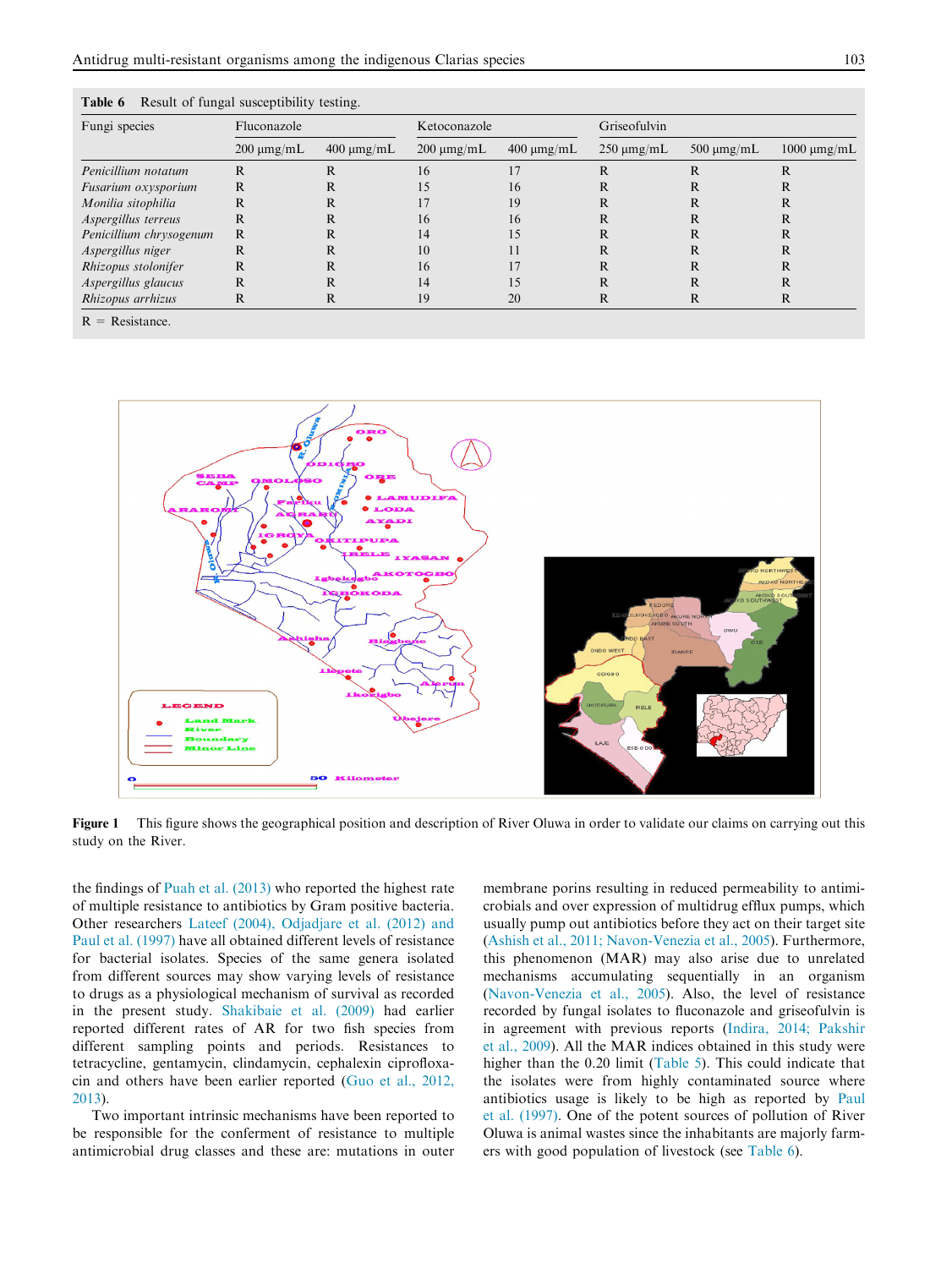<span id="page-8-0"></span>The result of this study is a signal that the spread of antibiotic resistant microorganisms in the environment is an important public health issue because handlers and consumers of this fishes are on the risk of contracting serious diseases caused by the organisms either from the water or the fish themselves. Multidrug resistance is a serious public health issue which has been previously associated with the outbreak of major diseases the world over (Fattahi et al., 2013; [Prescott et al., 1999](#page-9-0)). The current results also agree with the findings of other authors on the need to protect water bodies from pollution thus avoiding spread of AR bacteria to the surrounding aquatic environment [\(Nardelli et al., 2012\)](#page-9-0).

Although the bacterial and fungal species found in the present study did not cause mortality to the fishes probably because the latter have strong host defense response yet the species are both opportunistic and pathogenic which could be involved in causing fish diseases. In addition, these organisms could also be involved in the transmission of diseases to human beings. Both locally and internationally, the problem of antibiotic resistance is becoming more and more pronounced and this can be attributed chiefly to the abuse of antibiotics both by humans and in animal husbandry. This study has afforded us the opportunity to know the genera and species of microorganisms majorly found in the respective organs (skin, muscle, and gills) of the fish species found in this polluted river. Therefore, rapid and accurate identification of microorganisms will have a significant impact on fish health management programs. Since this is a preliminary investigation, studies are ongoing on the use of molecular biology techniques for confirming the identified organisms and to detect the antibiotic-resistance genes in the various isolates from this study. Stakeholders concerned with environmental policy making should make frantic effort to stop the introduction of pollutants into the river as the aftermath is fatal and/or irreversible (see [Fig. 1\)](#page-7-0).

#### Acknowledgement

The authors wish to thank the technical staff members of the Department of Pure and Applied Biology, Ladoke Akintola University of Technology, Nigeria for their numerous assistances during this research. We also appreciate the efforts of our final year students.

#### References

- [Al-Harbi, A.H., 2003. Faecal coliforms in pond water, sediments and](http://refhub.elsevier.com/S1018-3647(16)00004-5/h0005) hybrid tilapia [Oreochromis niloticus](http://refhub.elsevier.com/S1018-3647(16)00004-5/h0005) x Oreochromis aureus in Saudi [Arabia. Aquat. Res. 34, 517–524](http://refhub.elsevier.com/S1018-3647(16)00004-5/h0005).
- [Adewoye, S.O., Lateef, A., 2003. Evaluation of the microbiological](http://refhub.elsevier.com/S1018-3647(16)00004-5/h0010) [characteristics of Oyun River-a polluted River in North-central](http://refhub.elsevier.com/S1018-3647(16)00004-5/h0010) [Nigeria. Pollut. Res. 22, 457–461.](http://refhub.elsevier.com/S1018-3647(16)00004-5/h0010)
- [Adewoye, S.O., Lateef, A., 2004. Assessment of the microbiological](http://refhub.elsevier.com/S1018-3647(16)00004-5/h0015) quality of Clarias gariepinus [exposed to an industrial effluent in](http://refhub.elsevier.com/S1018-3647(16)00004-5/h0015) [Nigeria. Environment 24, 249–254](http://refhub.elsevier.com/S1018-3647(16)00004-5/h0015).
- [Ashish, J., Warghane, G.N., Wagh, B.B., Nag, S.P., Jisnani, M.L.,](http://refhub.elsevier.com/S1018-3647(16)00004-5/h0020) [Thaware, R.R., Kitey, H.S., 2011. Isolation and characterization of](http://refhub.elsevier.com/S1018-3647(16)00004-5/h0020) Pseudomonas [species from Godavari River sample. Asiat. J.](http://refhub.elsevier.com/S1018-3647(16)00004-5/h0020) [Biotechnol. Res](http://refhub.elsevier.com/S1018-3647(16)00004-5/h0020). 2, 862–866.
- [Ayandiran, T.A., Ayandele, A.A., Dahunsi, S.O., Ajala, O.O., 2014.](http://refhub.elsevier.com/S1018-3647(16)00004-5/h0025) [Microbial assessment and prevalence of antibiotic resistance in](http://refhub.elsevier.com/S1018-3647(16)00004-5/h0025) [polluted Oluwa River, Nigeria. Egypt. J. Aquat. Res. 40, 291–299.](http://refhub.elsevier.com/S1018-3647(16)00004-5/h0025)
- [Ayandiran, T.A., Dahunsi, S.O., 2016. Toxicological assessment of fish](http://refhub.elsevier.com/S1018-3647(16)00004-5/h0030) (Clarias gariepinus[\) from bitumen-polluted River Oluwa, Nigeria.](http://refhub.elsevier.com/S1018-3647(16)00004-5/h0030) [Environ. Monit. Assess. 188, 1–18](http://refhub.elsevier.com/S1018-3647(16)00004-5/h0030).
- [Bakare, A.A., Mosuro, A.A., Osibanjo, O., 2003. Cytotoxic effect of](http://refhub.elsevier.com/S1018-3647(16)00004-5/h0035) [landfill leachate toxicity. Water Res](http://refhub.elsevier.com/S1018-3647(16)00004-5/h0035). 17 (12), 1855–1861.
- [Baltz, R.H., 2008. Renaissance in antibacterial discovery from](http://refhub.elsevier.com/S1018-3647(16)00004-5/h0040) [actinomycetes. Curr. Opin. Pharmacol. 8, 557–563.](http://refhub.elsevier.com/S1018-3647(16)00004-5/h0040)
- [Bhullar, K., Waglechner, N., Pawlowski, A., Koteva, K., Banks, E.D.,](http://refhub.elsevier.com/S1018-3647(16)00004-5/h0045) [Johnston, M.D., Barton, H.A., Wright, G.D., 2012. Antibiotic](http://refhub.elsevier.com/S1018-3647(16)00004-5/h0045) [resistance is prevalent in an isolated cave microbiome. PLoS One 7,](http://refhub.elsevier.com/S1018-3647(16)00004-5/h0045) [34953](http://refhub.elsevier.com/S1018-3647(16)00004-5/h0045).
- [Blasco, M.D., Esteve, C., Alcaide, E., 2008. Multiresistant waterborne](http://refhub.elsevier.com/S1018-3647(16)00004-5/h0050) [pathogens isolated from water reservoirs and cooling systems. J.](http://refhub.elsevier.com/S1018-3647(16)00004-5/h0050) [Appl. Microbiol. 105, 469–475.](http://refhub.elsevier.com/S1018-3647(16)00004-5/h0050)
- [Brown, M.G., Balkwill, D.L., 2009. Antibiotic resistance in bacteria](http://refhub.elsevier.com/S1018-3647(16)00004-5/h0055) [isolated from the deep terrestrial subsurface. Microb. Ecol. 57,](http://refhub.elsevier.com/S1018-3647(16)00004-5/h0055) [484–493](http://refhub.elsevier.com/S1018-3647(16)00004-5/h0055).
- [Blanco, M., Gibello, A., Fernandez-Garayzaba, J.F., 2000. Influence](http://refhub.elsevier.com/S1018-3647(16)00004-5/h0060) [of fish health management: bases, procedures and economic](http://refhub.elsevier.com/S1018-3647(16)00004-5/h0060) implications. Cah. Options Méditer. 51, 45-49.
- [Chander, J., 2002. Text Book of Medical Mycology, Second ed. Mehta](http://refhub.elsevier.com/S1018-3647(16)00004-5/h0065) [Publishers, New Delhi](http://refhub.elsevier.com/S1018-3647(16)00004-5/h0065).
- [Clinical and Laboratory Standard Institute, 2002. Reference method](http://refhub.elsevier.com/S1018-3647(16)00004-5/h0070) [for broth dilution antifungal susceptibility testing of filamentous](http://refhub.elsevier.com/S1018-3647(16)00004-5/h0070) [fungi. In: Wayne, P.A. \(Ed.\), Approved Standard M38-A. Clinical](http://refhub.elsevier.com/S1018-3647(16)00004-5/h0070) [and Laboratory Standards Institute.](http://refhub.elsevier.com/S1018-3647(16)00004-5/h0070)
- [Cox, G., Wright, G.D., 2013. Intrinsic antibiotic resistance: mecha](http://refhub.elsevier.com/S1018-3647(16)00004-5/h0075)[nisms, origin, challenges and solutions. Int. J. Med. Microbiol. 303,](http://refhub.elsevier.com/S1018-3647(16)00004-5/h0075) [287–292](http://refhub.elsevier.com/S1018-3647(16)00004-5/h0075).
- [Dahunsi, S.O., Oranusi, S.U., Ishola, R.O., 2011. Biochemical profile](http://refhub.elsevier.com/S1018-3647(16)00004-5/h0080) of Clarias gariepinus [exposed to sub-lethal concentrations of](http://refhub.elsevier.com/S1018-3647(16)00004-5/h0080) [chemical additives effluent. Int. J. Res. Environ. Sci. Technol. 1](http://refhub.elsevier.com/S1018-3647(16)00004-5/h0080) [\(4\), 52–58](http://refhub.elsevier.com/S1018-3647(16)00004-5/h0080).
- [Dahunsi, S.O., Oranusi, S.U., Ishola, R.O., 2012a. Bioaccumulation](http://refhub.elsevier.com/S1018-3647(16)00004-5/h0085) [pattern of cadmium and lead in the head capsule and body muscle](http://refhub.elsevier.com/S1018-3647(16)00004-5/h0085) of Clarias gariepinus [\[Burchell, 1822\] exposed to paint emulsion](http://refhub.elsevier.com/S1018-3647(16)00004-5/h0085) [effluent. Res. J. Environ. Earth Sci. 4 \(2\), 166–170](http://refhub.elsevier.com/S1018-3647(16)00004-5/h0085).
- [Dahunsi, S.O., Oranusi, S.U., Ishola, R.O., 2012b. Differential](http://refhub.elsevier.com/S1018-3647(16)00004-5/h0090) [bioaccumulation of heavy metals in selected biomarkers of](http://refhub.elsevier.com/S1018-3647(16)00004-5/h0090) Clarias gariepinus [\(Burchell, 1822\) exposed to chemical additives effluent.](http://refhub.elsevier.com/S1018-3647(16)00004-5/h0090) [J. Res. Environ. Sci. Toxicol. 1 \(5\), 100–106.](http://refhub.elsevier.com/S1018-3647(16)00004-5/h0090)
- [Dahunsi, S.O., Owamah, H.I., Ayandiran, T.A., Oranusi, U.S., 2014.](http://refhub.elsevier.com/S1018-3647(16)00004-5/h0095) [Drinking water quality and public health of selected communities](http://refhub.elsevier.com/S1018-3647(16)00004-5/h0095) [in South Western Nigeria. Water Qual. Exp. Health 6, 143–153](http://refhub.elsevier.com/S1018-3647(16)00004-5/h0095).
- [D'Costa, V.M., King, C.E., Kalan, L., Morar, M., Sung, W.L., 2011.](http://refhub.elsevier.com/S1018-3647(16)00004-5/h0100) [Antibiotic resistance is ancient. Nature 477, 457–461](http://refhub.elsevier.com/S1018-3647(16)00004-5/h0100).
- Guo, M., Yuan, Q., Yang, J., 2013. Microbial selectivity of UV treatment on antibiotic resistant heterotrophic bacteria in secondary effluents of a municipal wastewater treatment plant. Water Res. <http://dx.doi.org/10.1016/j.watres.2013.08.012>.
- [Guo, M.T., Huang, J.J., Hu, H.Y., Liu, W.J., Yang, J., 2012. UV](http://refhub.elsevier.com/S1018-3647(16)00004-5/h0110) [inactivation and characteristics after photoreactivation of](http://refhub.elsevier.com/S1018-3647(16)00004-5/h0110) Escherichia coli [with plasmid: health safety concern about UV disinfec](http://refhub.elsevier.com/S1018-3647(16)00004-5/h0110)[tion. Water Res. 46, 4031–4036](http://refhub.elsevier.com/S1018-3647(16)00004-5/h0110).
- [Hamed, Y.A., Abdelmoneim, T.S., ElKiki, M.H., Hassan, M.A.,](http://refhub.elsevier.com/S1018-3647(16)00004-5/h0115) [Berndtsson, R., 2013. Assessment of heavy metals pollution and](http://refhub.elsevier.com/S1018-3647(16)00004-5/h0115) [microbial contamination in water, sediments and fish of Lake](http://refhub.elsevier.com/S1018-3647(16)00004-5/h0115) [Manzala. Egypt. Life Sci. J. 10 \(1\), 86–99.](http://refhub.elsevier.com/S1018-3647(16)00004-5/h0115)
- [Huang, J.J., Hu, H.Y., Tang, F., Li, Y., Lu, S.Q., Lu, Y., 2011.](http://refhub.elsevier.com/S1018-3647(16)00004-5/h0120) [Inactivation and reactivation of antibiotic-resistant bacteria by](http://refhub.elsevier.com/S1018-3647(16)00004-5/h0120) [chlorination in secondary effluents of a municipal wastewater](http://refhub.elsevier.com/S1018-3647(16)00004-5/h0120) [treatment plant. Water Res. 45 \(9\), 2775–2781.](http://refhub.elsevier.com/S1018-3647(16)00004-5/h0120)
- [Hussain, T., Roohi, A., Munir, S., Ahmed, I., Khan, J., Edel-](http://refhub.elsevier.com/S1018-3647(16)00004-5/h0125)[Hermann, V., 2013. Biochemical characteristics and identification](http://refhub.elsevier.com/S1018-3647(16)00004-5/h0125) [of bacterial strains from drinking water sources of Kohat, Pakistan.](http://refhub.elsevier.com/S1018-3647(16)00004-5/h0125) [Afr. J. Microbiol. Res. 7 \(16\), 1579–1590.](http://refhub.elsevier.com/S1018-3647(16)00004-5/h0125)
- Indira, G., 2014. In Vitro antifungal susceptibility testing of 5 antifungal agents against dermatophytic species by CLSI